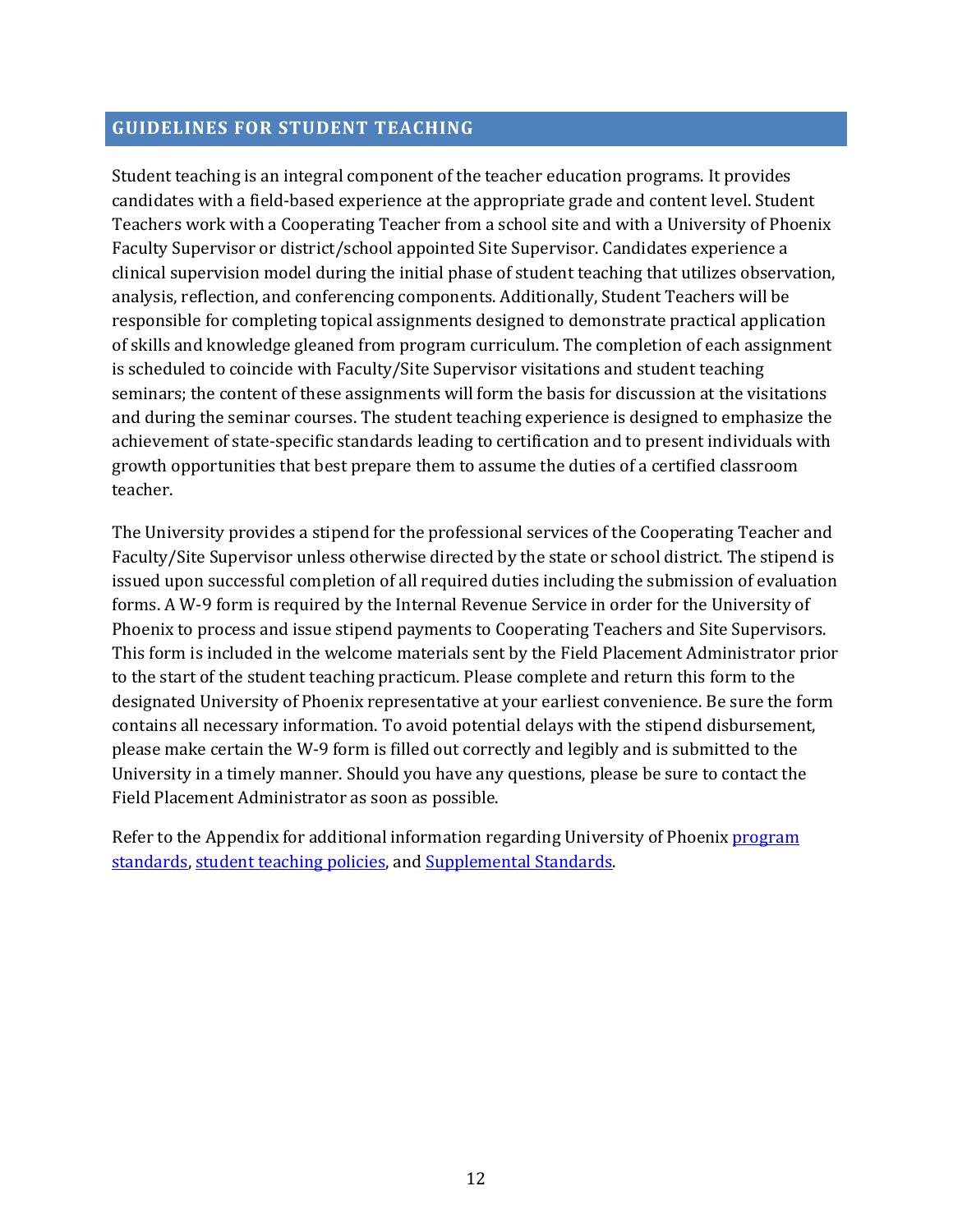## RESPONSIBILITIES OF THE STUDENT TEACHER

 experience is designed to provide Student Teachers with time to become acquainted with Teachers will be responsible for implementing a two- to four-week unit as part of the The student teaching experience encompasses several areas: orientation, observation, planning, teaching, and evaluation. The initial orientation period will be followed by a time of observation and limited classroom participation. This important phase of the student teaching classroom procedures and materials. As the practicum progresses, Student Teachers should gradually be given more responsibility in the classroom. During the teaching phase Student requirements for the Teacher Work Sample. This unit is required to successfully fulfill student teaching and complete the teacher education programs. In order to receive full credit for the student teaching experience, Student Teachers are required to complete all assignments as noted by the Cooperating Teacher, Faculty/Site Supervisor, and seminar course instructors.

#### FOLLOW DISTRICT AND SCHOOL POLICIES

All Student Teachers are expected to adhere to the established school and district policies for faculty and staff. This includes adhering to the calendar, keeping the same hours as contracted teachers, and meeting the same professional obligations as prescribed within the faculty handbook for the district, school, or institution in which you are completing your student teaching practicum. Professional obligations include all duties and professional meetings, inservices, and conferences if/when appropriate. Students are expected to be on time and present each day. Do not schedule vacations, doctor visits, interviews, other appointments, etc. during the hours of student teaching.

#### ATTENDANCE

 Student teaching is a full time responsibility. Should an *unexpected* need arise for an absence from student teaching, including snow/inclement weather days, you must immediately notify the Cooperating Teacher, Faculty/Site Supervisor, and Field Placement Administrator either by phone or email, to explain the absence. Be sure to provide your Cooperating Teacher with plans to cover any missed lessons. Following this, the *Absence Form* must be submitted to the Field Placement Administrator within three working days of the absence. Any missed days due to *personal reasons* must be made up at the end of the student teaching experience. If more than five days (excluding inclement weather days) are missed over the course of the practicum, student teaching will be terminated and the practicum deemed "unsuccessful." *EXCEPTION*: Students that miss *one to two* days of school due to *inclement weather* will not be required to make up those days. If *three or more* days are missed due to inclement weather, those days must be made up at the end of the practicum experience. Following the termination, a Supplemental Standards referral will be generated, and students will be withdrawn from class and issued a grade of "F" by their faculty member. To meet program requirements, the student teaching experience and seminar course(s) must then be repeated at a later date.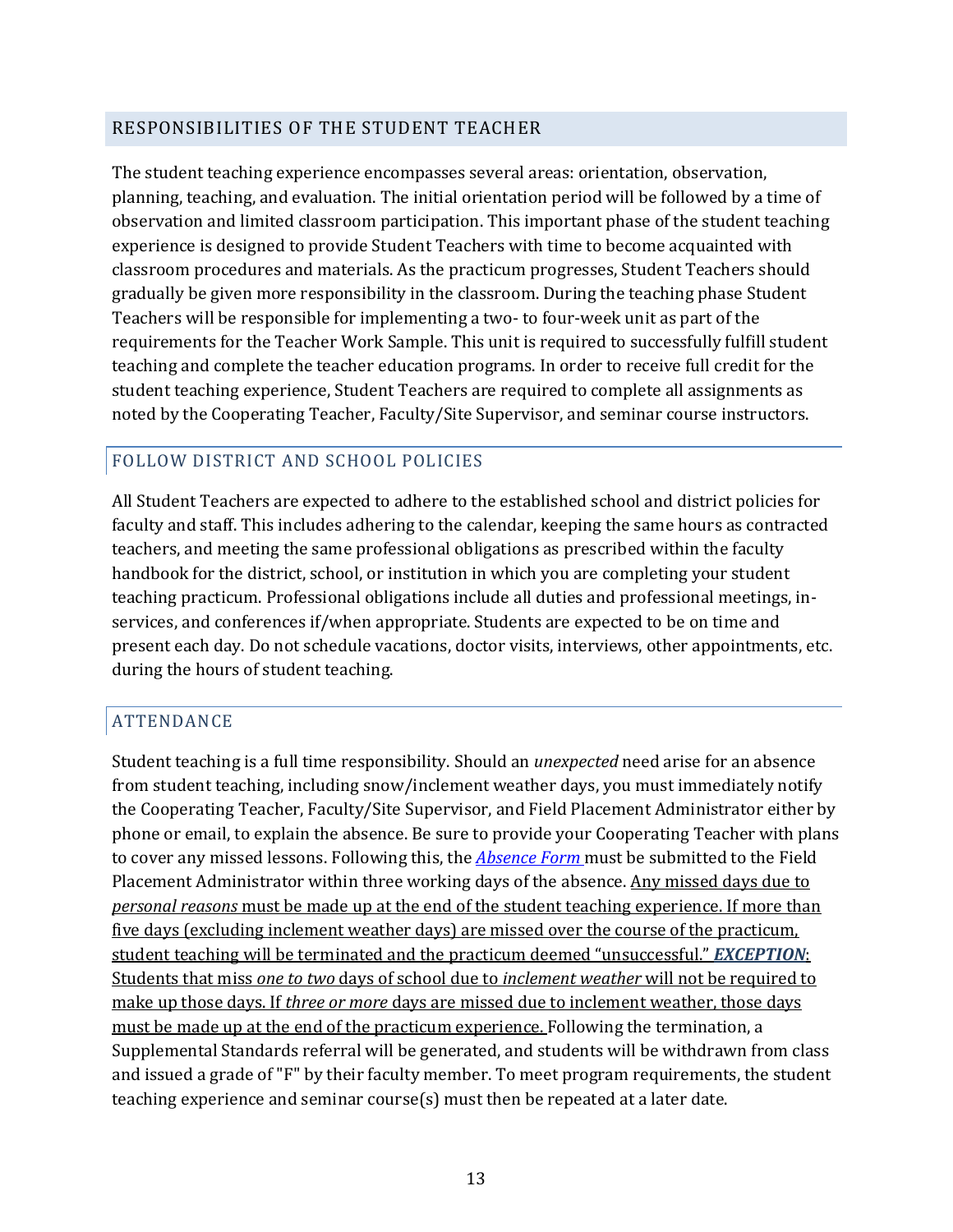### REGULARLY-SCHEDULED MEETINGS WITH THE COOPERATING TEACHER

Schedule a regular time each day to meet with your Cooperating Teacher to review and discuss your progress. This provides opportunity for planning, question-and-answer, identification of strengths and opportunities for improvement, review of lesson plans, and discussion of best practices. Be receptive to feedback from your Cooperating Teacher as student teaching is an excellent opportunity for growth and improvement.

### COMMUNICATE WEEKLY WITH THE FACULTY/SITE SUPERVISOR

Communicate weekly with your Faculty/Site Supervisor to discuss the progression of your student teaching experience. This provides the opportunity to share accomplishments and/or obstacles from the week and receive additional guidance and feedback. These weekly communications are critical to the success of your student teaching experience and are factored into the student teaching grade assigned by your supervisor.

### DAILY LESSON PLANS

 should be submitted to the Cooperating Teacher and/or Faculty/Site Supervisor at least two Written daily lesson plans are required of all Student Teachers. These lessons should be thorough and satisfy state standards and the school district curricula. Your Cooperating Teacher should be considered the main resource person in this effort, providing assistance with regard to the lesson format, objectives, and timeline. At a minimum, all lesson plans days prior to teaching the lesson (or as directed). The Cooperating Teacher should initial all plans, indicating they are ready for implementation. Lesson plans should be organized in a notebook and made available to the Faculty/Site Supervisor.

#### TEACHER WORK SAMPLE

 submitted to TaskStream and evaluated during both student teaching seminars. Students are required to design and teach a two to four week unit of instruction called the Teacher Work Sample (TWS). Development, implementation and submission of the TWS will occur during the student teaching experience and seminar courses. The development of this unit occurs during the first student teaching course and should be carefully coordinated with the Cooperating Teacher to coincide with established curricular guidelines. If possible, the TWS is then implemented during the second student teaching course. Sections of the TWS are

To avoid any potentially serious problems, it is essential that students contact the seminar instructor with any questions or concerns regarding the TWS. Also, discuss any concerns that might arise regarding the TWS content and alignment with school/district curriculum with the Cooperating Teacher, Faculty/Site Supervisor, and Field Placement Administrator. To learn more about the TWS refer to the **Appendix** and materials from the student teaching seminar courses.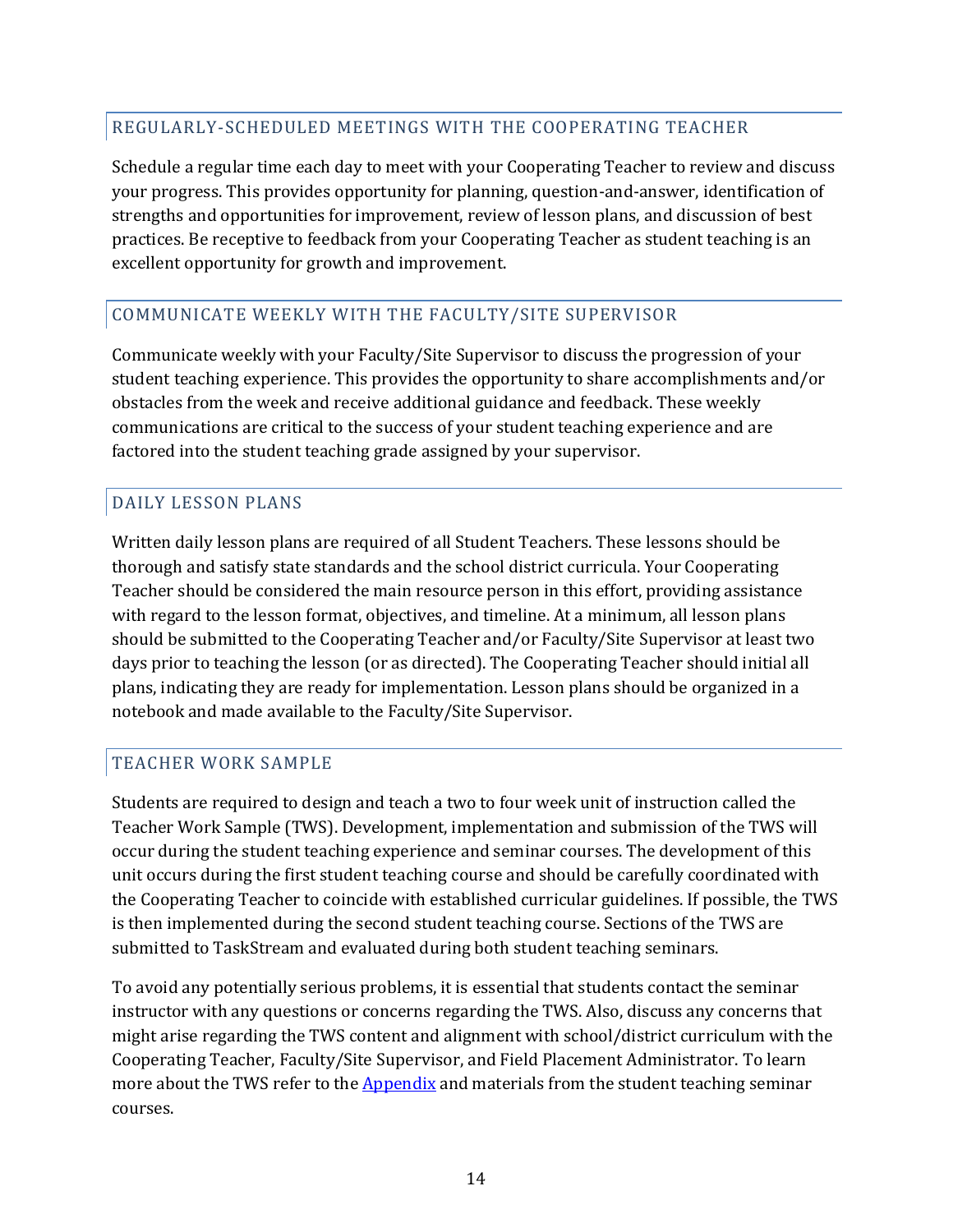## PROFESSIONAL GROWTH PLAN

The Professional Growth Plan (PGP) is a document created and modified/enhanced during your student teaching practicum that expresses your goals and objectives for professional growth and plans for achieving these goals during the student teaching experience. During student teaching, you are expected to share the PGP with your Cooperating Teacher and Faculty/Site Supervisor for the purpose of receiving constructive feedback. The successful implementation of the PGP is reviewed throughout the experience and factored into the student teaching grade assigned by your Faculty/Site Supervisor. A successful Student Teacher:

- $\triangleright$  Monitors his or her progress on the PGP
- $\triangleright$  Consults with the Cooperating Teacher and Faculty/Site Supervisor regarding the progress being made
- $\triangleright$  Modifies the PGP accordingly.

seminars. To learn more about the PGP refer to the <u>Appendix</u> and materials from the student Versions of the PGP are also submitted to TaskStream and evaluated in the student teaching teaching seminar courses.

## TASKSTREAM

 Student Teachers are required to submit specific assignments from selected courses to an progression and completion documents. electronic portfolio for evaluation and verification that students are meeting the teacher education program standards. Data collected through e-portfolio assignments are then used by College personnel for accreditation and continuous program improvement. The electronic portfolio is also utilized to collect and monitor students' submission of required program

archiving. To learn more about TaskStream portfolios refer to the <u>Appendix</u>. TaskStream, the electronic portfolio system, allows students to collect a wide variety of artifacts for evaluation and/or demonstration of their best work. Standards-based rubrics are used to assess program required artifacts and provide students with feedback. To satisfy this requirement, ensure all required documentation is uploaded to your TaskStream account for

working in the field. Additionally, you are encouraged to develop personal presentation portfolios and resource folios. These can be used to share coursework with potential employers or as a resource when

#### STUDENT TEACHING SEMINAR COURSES

 Students must complete the required student teaching seminar courses to successfully typically scheduled to be staggered with the student teaching practicum; the first seminar complete their teacher education program. Seminar courses are six weeks in length and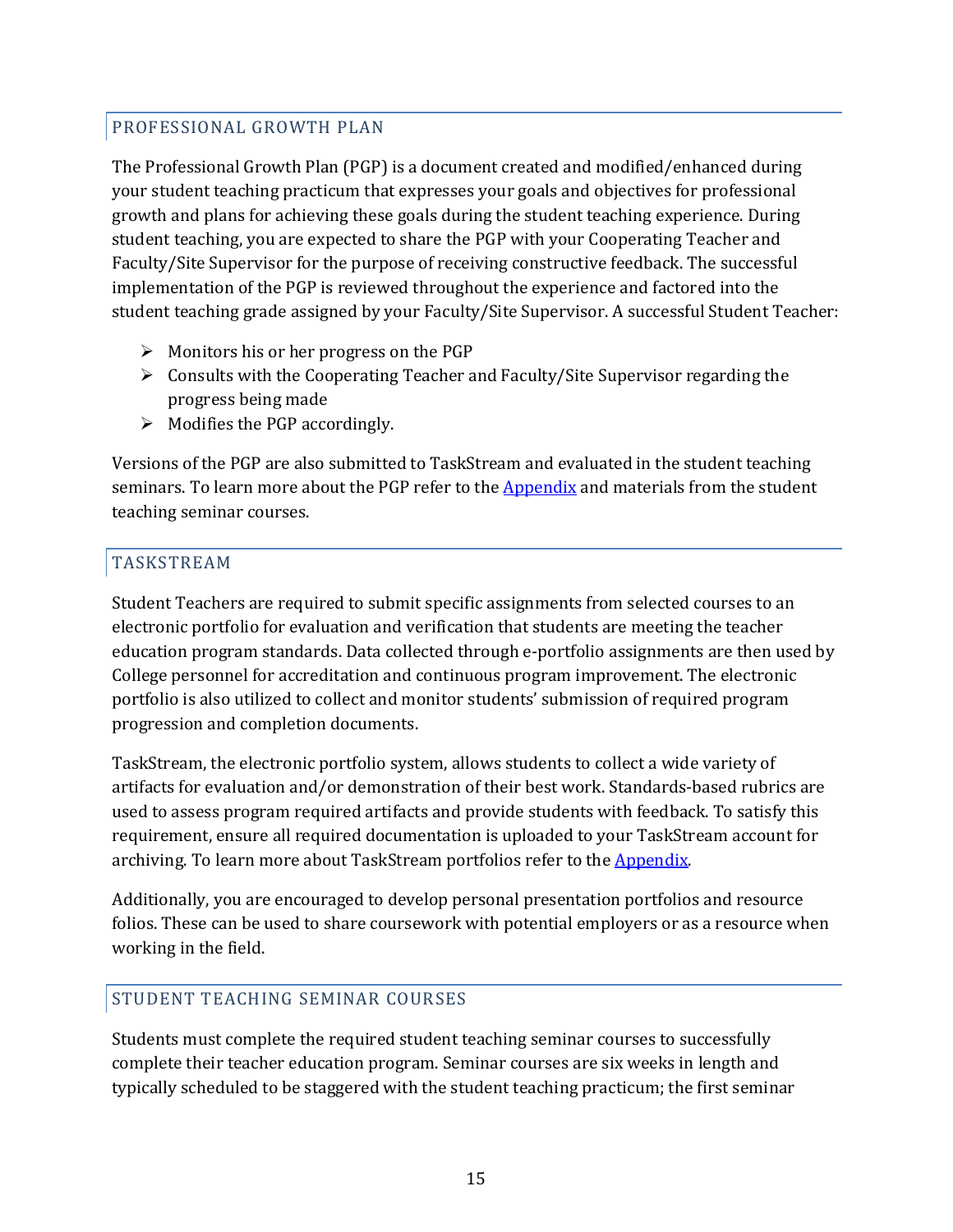should start approximately two weeks into the student teaching experience and the second seminar should end approximately two weeks after the student teaching experience. Attendance and participation requirements apply in the seminar courses. The Teacher Work Sample, Professional Growth Plan, Field Experience Log, and Student Teaching Grade Form are also factored into the course grade.

 *Note: You must earn a "B" or better in the required seminar courses to successfully complete the program. This requires at least an 84% in the course. Be aware that a "B-" or "I" is not considered a passing grade.* 

# ADDITIONAL RESPONSIBILITIES

- $\triangleright$  Contact the Cooperating Teacher prior to the start of your student teaching experience. Discuss expectations, policies, material, and curriculum requirements critical for the first days/weeks of the practicum. Prepare any materials, lessons, etc. needed to begin student teaching.
- $\triangleright$  Become familiar with your school's programs, calendar, policies, community, client base, and services.
- $\triangleright$  Participate in the professional activities of a classroom teacher. This includes but is not limited to attending team, school, or district meetings, teacher-in-service trainings, and professional development.
- Demonstrate a professional attitude evidenced by professional dress and demeanor.
- $\triangleright$  Observe the Cooperating Teacher during the first week(s) of the practicum paying careful attention to routines, student learning styles, teaching style, delivery of curricula, and classroom management.
- $\triangleright$  Utilize a variety of teaching methods in the classroom.
- $\triangleright$  Provide an effective learning environment for all students.
- Maintain effective classroom management procedures.
- $\triangleright$  Maintain informal anecdotal records (noting students' learning styles, teaching strategies, what works with students, positive experiences, reactions, etc.).
- $\triangleright$  Confer with and/or observe teaching staff involved with students instructed in special programs or services (e.g., speech, English as a Second Language, gifted/honors programs, special education, occupational therapy, physical therapy, etc.).
- $\triangleright$  Study the school district's progress reporting system. The Cooperating Teacher will model collecting appropriate student class work, diagnosis, and writing/scoring the student progress report.
- $\triangleright$  Complete the required number of student teaching weeks as designated by your program/version, Department of Education, and school/district.

*Note: More than five absences during the practicum will result in the automatic termination of the student teaching experience.*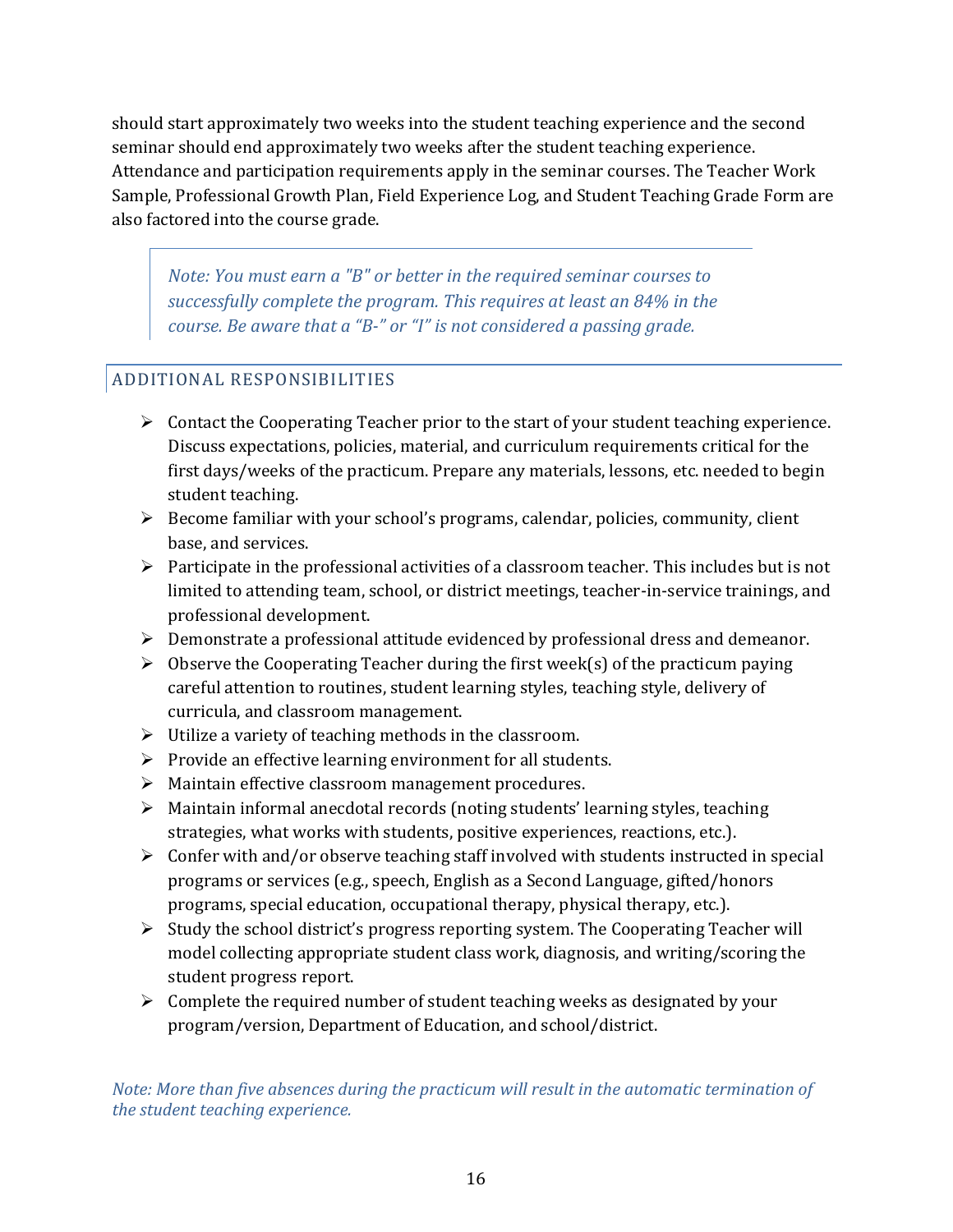# RESPONSIBILITIES OF THE COOPERATING TEACHER

The Cooperating Teacher is an integral part of the student teaching experience. The experience and knowledge that the Cooperating Teacher shares with the Student Teacher is vital to the success of the experience. The Cooperating Teacher is a designated mentor available to monitor, evaluate, and provide feedback to the Student Teacher on a daily basis. Considering this responsibility, the Cooperating Teacher should have at least two years of teaching experience, hold a valid teaching certificate or professional license that aligns with the Student Teacher's program of study, and will ideally have earned a Master's degree. Cooperating Teachers should be considered master teachers in their schools/districts and be comfortable using evaluation instruments and standard observation, feedback, and coaching strategies to assist student teachers in the development of the management and instructional skills necessary to become effective and competent educators.

Responsibilities of the Cooperating Teacher include, but are not limited to:

- $\triangleright$  Review all welcome materials including the Student Teaching Handbook, TaskStream Instructions, and Orientation PowerPoint. If possible, attend the Cooperating Teacher Orientation Teleconference offered by the University.
- $\triangleright$  Meet the Student Teacher prior to the practicum. Communicate expectations, policies, material, and curriculum requirements for the first days/weeks of the experience. Please note that the Student Teacher is expected to work the same hours as a contracted teacher.
- Assist in orienting the Student Teacher to the school, classroom, and students, including all policies, rules, and regulations.
- $\triangleright$  Supervise and observe the Student Teacher on a daily basis. Provide prompt and substantive feedback regarding all performance activities and interactions with school personnel, students, and parents.
- $\triangleright$  Create a schedule that gradually steps the Student Teacher into the observation/teaching cycle. The Student Teacher should begin the experience as an observer and then incrementally be given additional instructional responsibilities in the classroom. At a minimum, the Student Teacher should be fully in charge of classroom instruction three to four weeks during the experience (two weeks per ECH setting).
- $\triangleright$  Immediately inform the Faculty/Site Supervisor and Field Placement Administrator of any concerns regarding the Student Teacher's progress or performance.
- $\triangleright$  Encourage the Student Teacher's development. Expect that learning will occur and mistakes may be made.
- $\triangleright$  Set and communicate standards for daily lesson plans. Provide an overview of longrange plans for the classroom, samples of lesson plans, and a framework for review prior to implementation.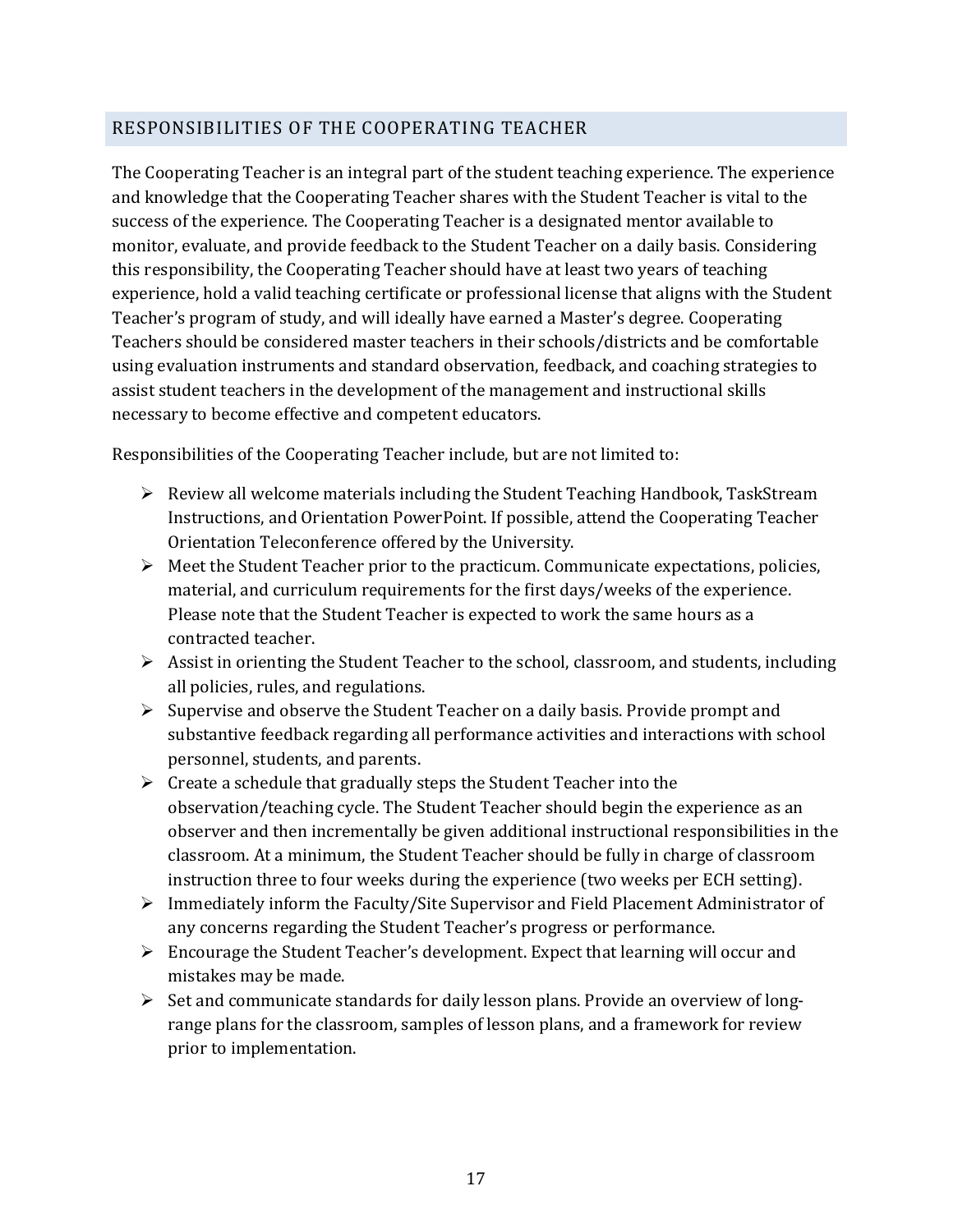- $\triangleright$  Require the Student Teacher to submit lesson plans a minimum of 48 hours in advance (or as directed) to ensure ample time for evaluation. Review lesson plans and provide constructive feedback as needed.
- Provide guidance and support regarding the development of the **Teacher Work Sample**, Professional Growth Plan, and any other state, program, or version specific artifacts. These documents are submitted by the ST to their seminar courses for grading and evaluation. The CT does not grade these artifacts.
- $\triangleright$  Review and enforce the attendance policy. The Student Teacher is to notify you, the Faculty/Site Supervisor, and Field Placement Administrator immediately of the absence and then return the *Absence Form* to the Field Placement Administrator within three working days. Absences are reserved for emergency or illness only. All missed days must be made up at the end of the practicum. More than five absences (excluding inclement weather days) will result in the automatic termination of the student teaching experience.
- Communicate the Student Teacher's progress to the Faculty/Site Supervisor and Field Placement Administrator via face-to-face discussion, email, or telephone contact.
- $\triangleright$  Collaborate with the Faculty/Site Supervisor to assist the Student Teacher in developing and remediating identified skill and knowledge deficiencies throughout the student teaching experience.
- $\triangleright$  Complete and release the Midterm and Final Evaluations via TaskStream by the established due dates. Completed evaluations must offer *substantive* comments regarding the Student Teacher's performance. Review the evaluations with the Student Teacher prior to releasing it in TaskStream.
- $\triangleright$  Collaborate with the Faculty/Site Supervisor on the Student Teaching Grade Form. The Faculty/Site Supervisor is ultimately responsible for the student teacher's final student teaching grade. However, the Cooperating Teacher's input is critical for consideration.
- $\triangleright$  Submit a W-9 form to the designated University representative to receive payment for services (unless otherwise directed by the state or school district). The stipend is processed upon the completion of the student teaching practicum and all required duties. Please note that a failure to comply with the above policies may result in a reduction/withholding of the stipend.
- $\triangleright$  Please note that the University or host institution has the right to remove, reassign, or discontinue the student teaching practicum if reasonable cause exists.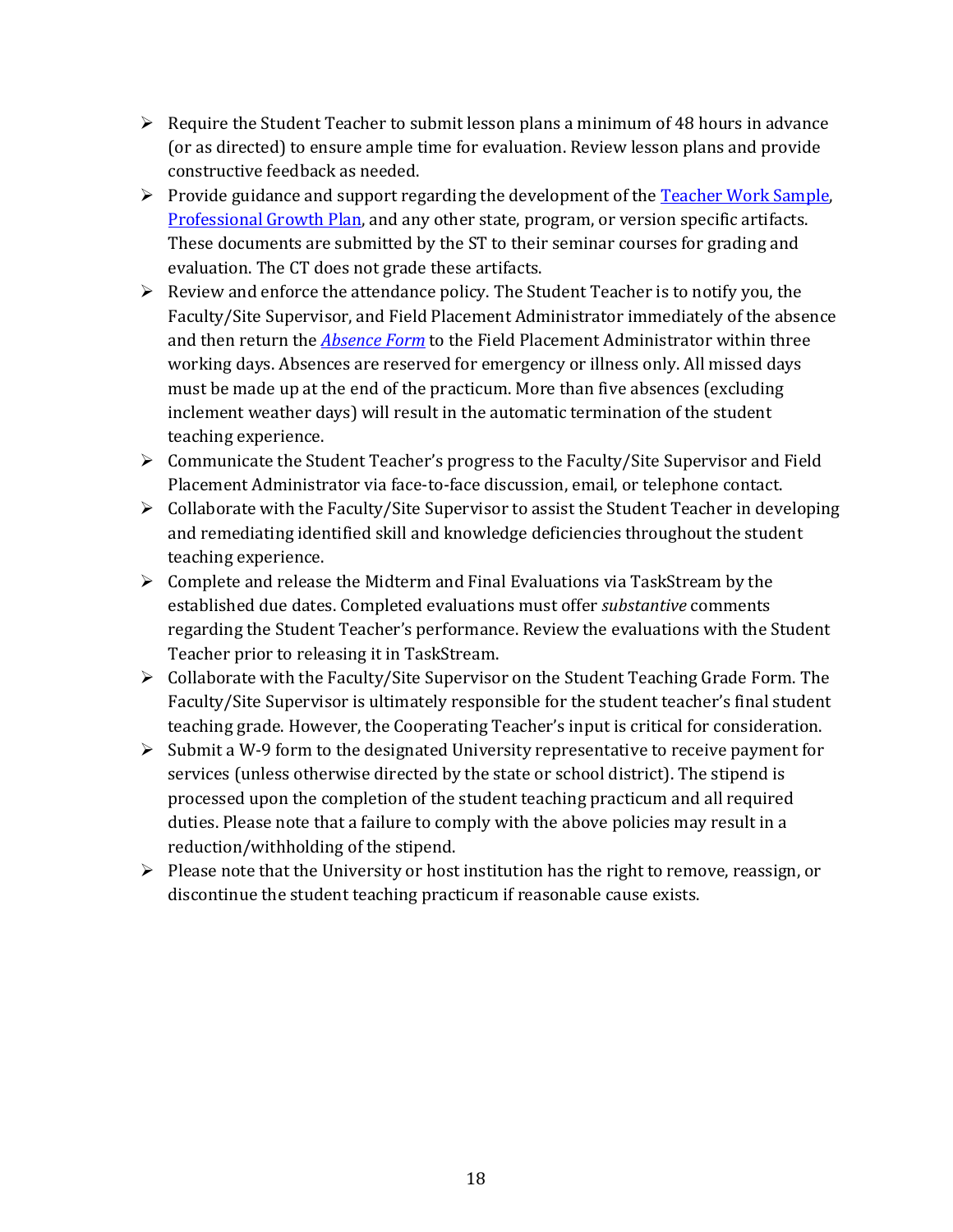# RESPONSIBILITIES OF THE FACULTY/SITE SUPERVISOR

The faculty member or site administrator assigned by the University of Phoenix to supervise individual Student Teachers through their field experiences and to work collaboratively with the Cooperating Teacher is an important ingredient in student teaching success. The Faculty/Site Supervisor serves as an ongoing resource for the Cooperating Teacher in the school, and monitors and evaluates the Student Teacher's progress. Considering this responsibility, the supervisor should have at least one year of administrative or supervision experience, hold a valid administrative certificate or professional license, and have a master or doctoral degree. Supervisors should be comfortable using evaluation instruments and standard observation, feedback, and coaching strategies to assist student teachers in the development of the management and instructional skills necessary to become effective and competent educators.

The Faculty/Site Supervisor is responsible for observing and evaluating candidates during student teaching. This is accomplished through scheduled observation and feedback sessions with candidates. It is up to the supervisor to determine a student's supervision schedule in consultation with the Cooperating Teacher to create an individualized plan which best suits the needs of the Student Teacher. The Student Teacher may also indicate a need for more intensive supervision for a period of time or because of issues with a particular skill. It is the University's intent that all student teaching experiences are individualized based upon a candidate's performance and progress in the classroom.

Responsibilities of the Faculty/Site Supervisor include, but are not limited to:

- $\triangleright$  Review all welcome materials including the Student Teaching Handbook, TaskStream Instructions, and PowerPoint.
- $\triangleright$  Make initial contact via phone, email, or face-to-face with the Student Teacher and Cooperating Teacher prior to the student teaching practicum. During this meeting please establish a working relationship with the Student Teacher, Cooperating Teacher, and local administrator (as applicable) and provide detailed expectations regarding the student teaching practicum and evaluation process.
- $\triangleright$  Review and enforce the attendance policy. The Student Teacher is to notify you, the Cooperating Teacher, and Field Placement Administrator immediately of the absence and then return the Absence Form to the Field Placement Administrator within three working days. Absences are reserved for emergency or illness only. All missed days must be made up at the end of the practicum. More than five absences (excluding inclement weather days) will result in the automatic termination of the student teaching experience.
- $\triangleright$  Require weekly communications from the Student Teacher; review reflections and respond as needed.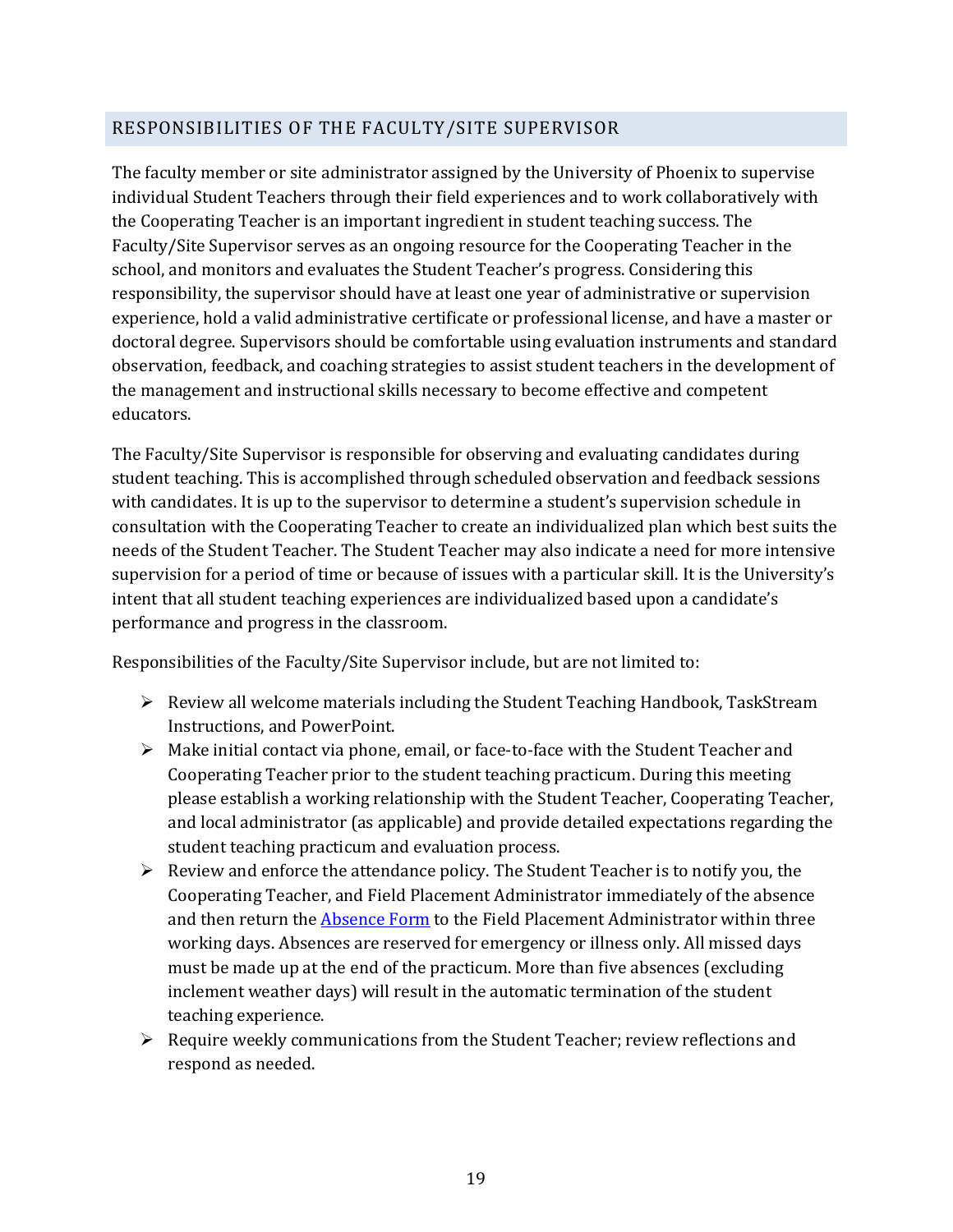- $\triangleright$  Review submitted lesson plans and provide constructive, substantive feedback as needed.
- $\triangleright$  Provide guidance and support regarding the development of the Teacher Work Sample, Professional Growth Plan, and any other state, program, or version specific artifacts. These documents are submitted by the Student Teacher to their seminar courses for grading and evaluation. The Faculty/Site Supervisor does not grade these artifacts.
- $\triangleright$  Conference periodically via phone, email, or face-to-face with the Cooperating Teacher to discuss the Student Teacher's performance/progress and answer any questions.
- Informal Observation Form or typed observation notes) for each assigned Student Teacher.  $\triangleright$  Conduct a minimum of two informal, onsite observations and evaluations (using either The informal evaluation visits must be a minimum of 45 minutes in length.
- $\triangleright$  Conduct a minimum of two formal, onsite observations and evaluations for each assigned Student Teacher. The evaluation visits for the midterm and final must be a minimum of 45 minutes in length.
- Forms via TaskStream by the established due dates. Please collaborate on the grade TaskStream. Please note that the Student Teacher must earn a "B" or better on the  $\triangleright$  Complete and release the Midterm and Final Evaluations and Student Teaching Grade forms with the Cooperating Teacher. Completed evaluations must offer *substantive*  comments regarding the Student Teacher's performance. Review the evaluation and grade form with the Cooperating Teacher and Student Teacher prior to releasing it in Midterm and Final student Teaching Grade Forms (at least 42 out of 50 on the evaluation matrix). If the Student Teacher earns less than a "B" on either grade form, they will automatically be withdrawn from student teaching. Please note that the ECH program does not require a midterm grade form.
- Attach Informal Observation Form or typed informal observation notes to the midterm grade form, for the first informal visit and to the final grade form to the second informal visit.
- $\triangleright$  Immediately notify the Field Placement Administrator of any concerns related to the Student Teacher's or Cooperating Teacher's performance as well as any other issues that warrant administrative attention.
- $\triangleright$  Participate in the creation and implementation of a remediation plan if additional support is deemed necessary.
- $\triangleright$  Adhere to all policies and procedures for the host institution, including upholding the laws and regulations associated with access to, and conduct on a military base.
- $\triangleright$  Non-Faculty members must submit a W-9 form to the designated University representative to receive payment for services (if a payment is applicable). W-9 forms are not required for University of Phoenix faculty members. Faculty stipends are processed using an internal document to be created and submitted by the Field Placement Administrator. The stipend is processed upon the completion of the student teaching practicum and all required duties. Please note that a failure to comply with the above policies may result in a reduction/withholding of the stipend.